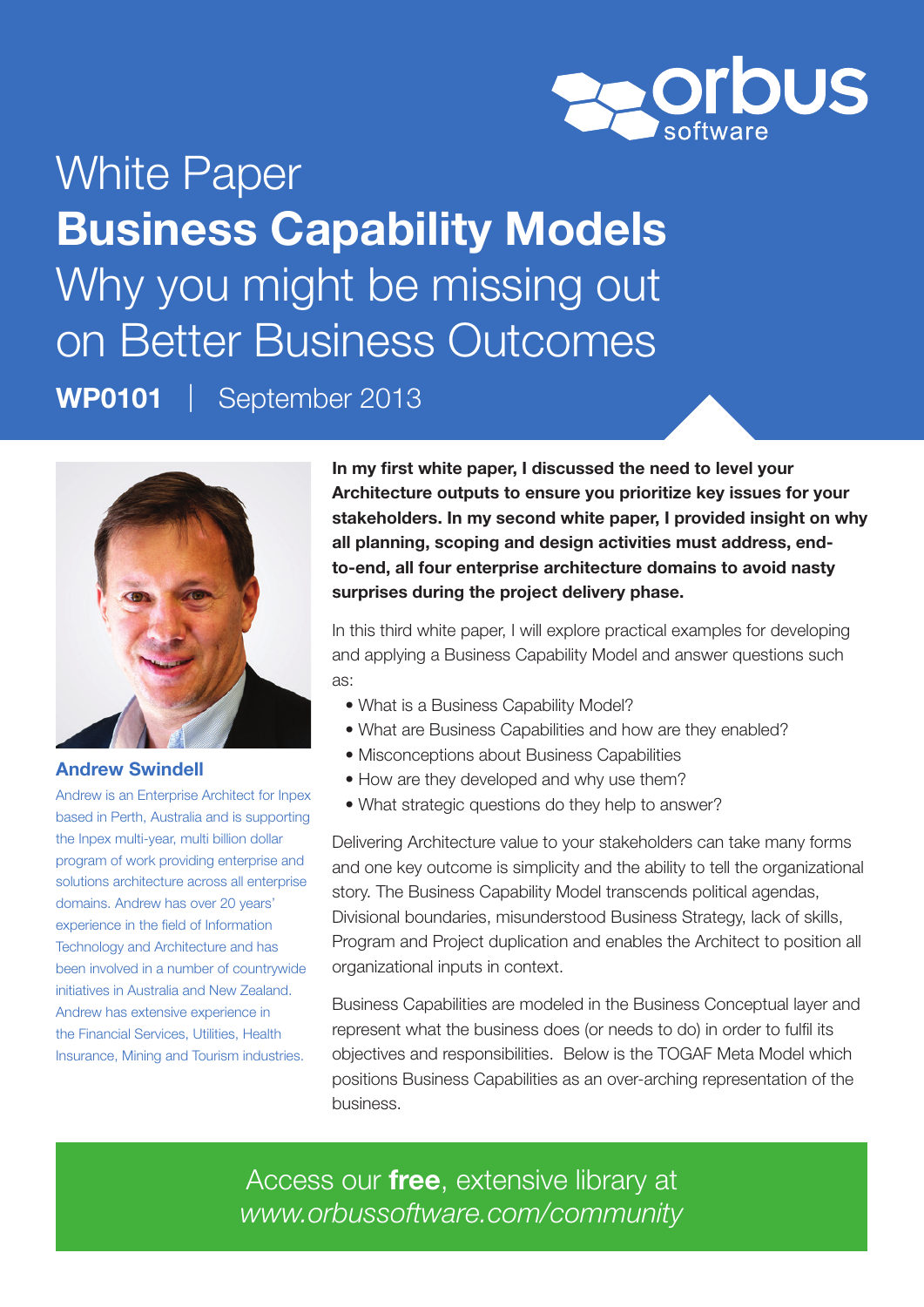

Figure 1: TOGAF Meta Model *Note – This model outlines the "What" and "How" architectural* 

*objects and enables a clear positioning of architecture inputs and their relationship to the business.* 

The Business Capabilities are the top layer of the business architecture. They belong to a Business Domain and are governed by the Business Principles and Outcomes of the organization. The capabilities are realized by a combination of business process, people and technology and is, therefore, at a higher level than a business process and sits in the conceptual layer.

Some accepted definitions are applicable as follows:

- Capability represents what the organization can do,
- **Function** represents what the organization is doing with that capability,
- Process identifies how the organization is performing the function, and
- Organization Unit identifies the Department responsible for performing the process.

Much as a "City Plan" seeks to describe how a city will look, a Business Capability Model seeks to describe how an enterprise will ideally operate through its constituent parts. All enterprises, both large and small, function using a series of inter-operating business capabilities. In modern enterprises, these business capabilities are numerous and complex, and are becoming increasingly integrated and automated through the use of technology.

Business Capability models provide a stable, overarching view of what is important to the business providing the following benefits:

### A common language

*Used to align business objectives with processes that are then enabled via Information Technology.*

## Organizationally neutral

*Changes in the organization do not impact prior analysis.*

## Identify what's strategically important

*Strategic themes, performance metrics can be 'heat-mapped' against capabilities, providing a powerful visual tool to help facilitate decision making.*

## Help to focus improvement opportunities

*Helps to prioritize process and system improvement efforts by linking them to the capabilities that need the most improvement or greatest strategic impact.*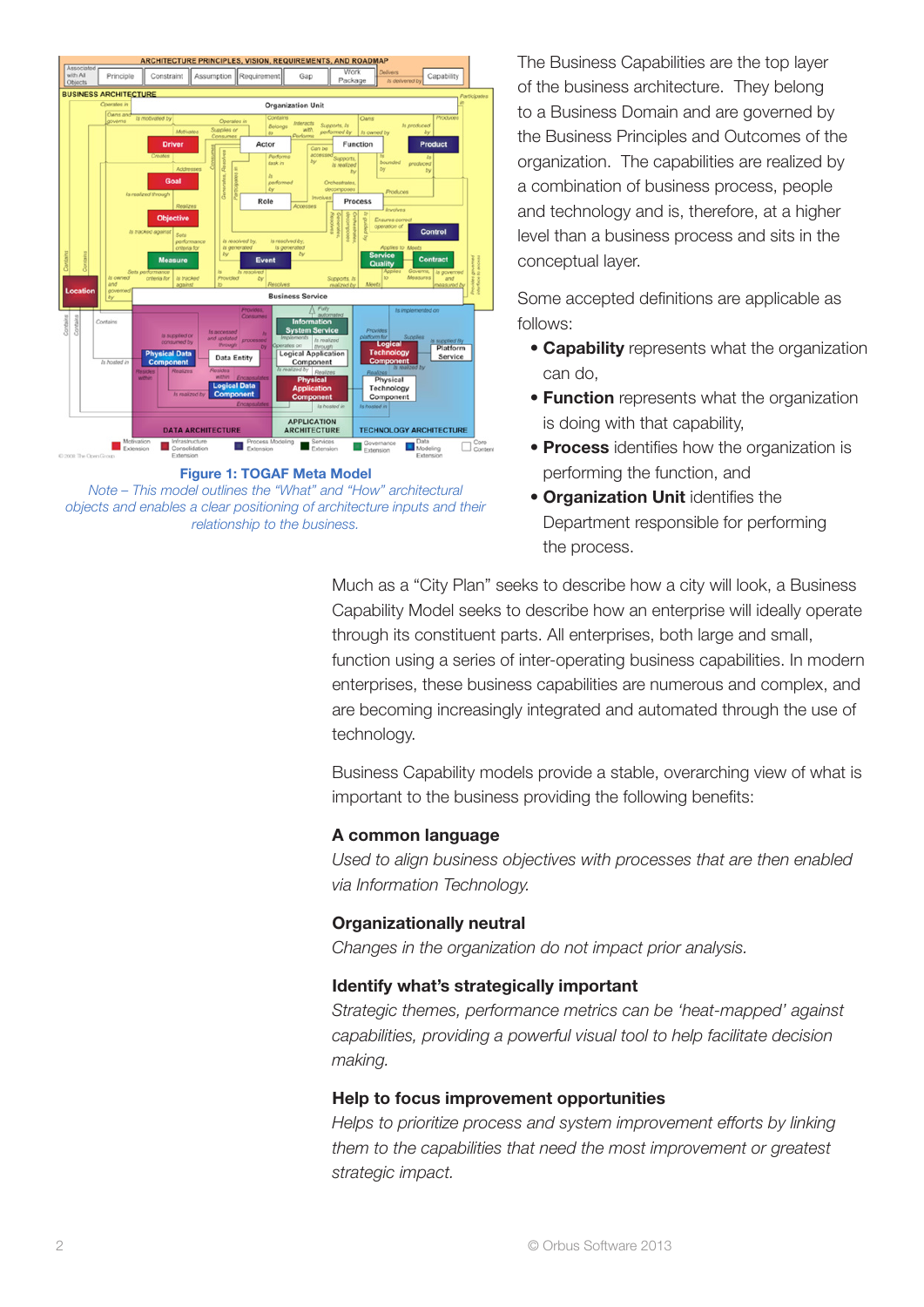### Accurately depicting a program's scope

*Mapping program objectives to capabilities produces a more complete and accurate picture of the true scope.*

# Business Capability Model development

Developing your Business Capability Model can be as simple as a loose positioning of dependent Organizational business units or Programs of work or a solid course of business stakeholder engagement to discuss and understand what capability the business is really delivering. The Architecture concepts of Leveling, Layering and Language are critical to ensuring you don't end up with a large number of level 1 / 2 capabilities – both of which can create way too much complexity in telling the organizational story.

An ideal rule of thumb is that there should be no more than 12-20 level 1 Business capabilities to enable Business and Technology Executives to see how key business capability should be organized to tell and deliver the organizational story. This simplifies Executive understanding and communication and also enables an effective ownership model to be established across the Executive team. Lo and behold Business and Technology Executives can also discuss business and technology priorities using one simple model of business capability, leading to business and IT alignment through use of one reference and a common language.



Figure 2: Business Capability Model – Mining Company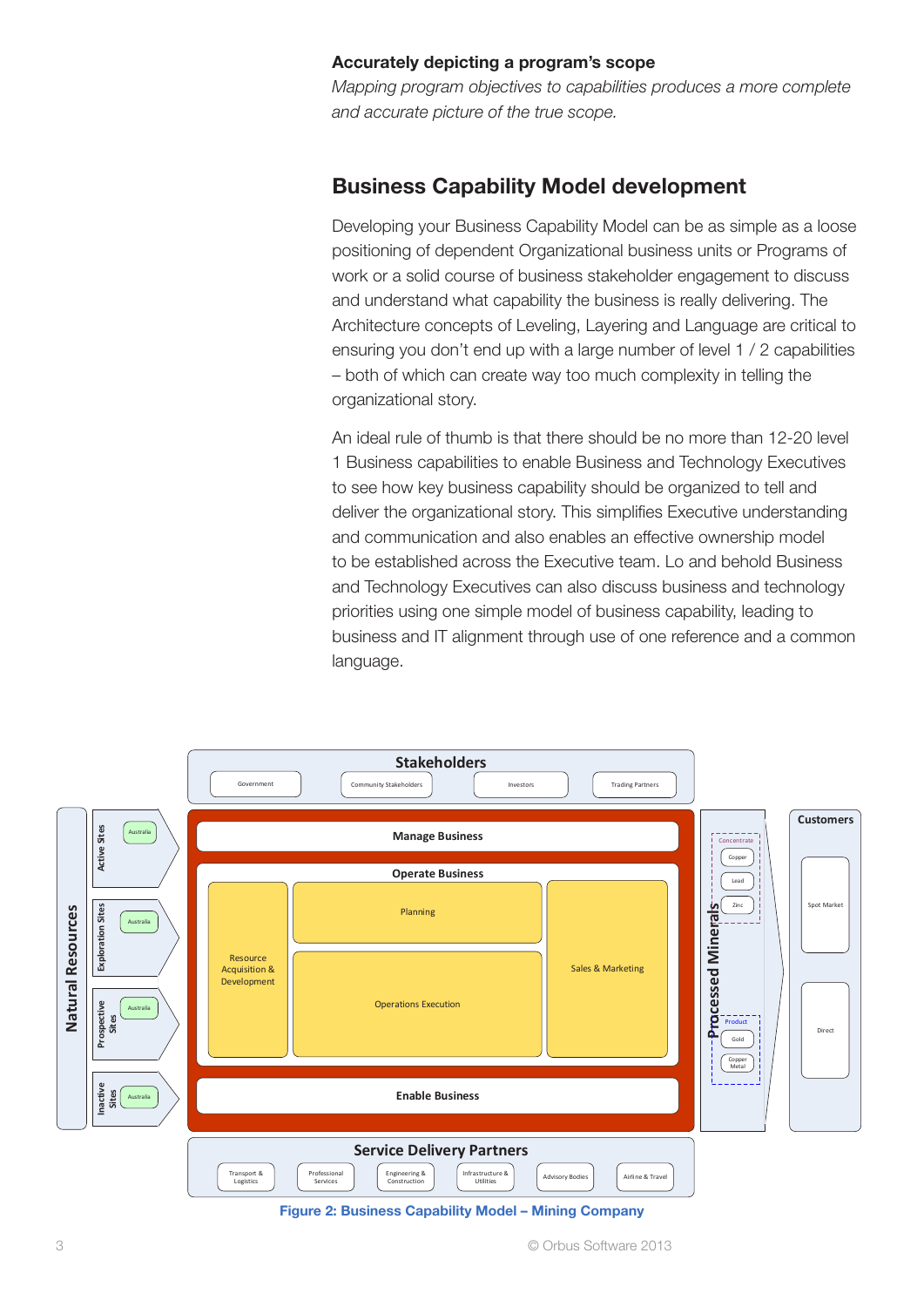#### Case Study

A large mining company was undertaking merger and acquisition activity and needed to quickly understand the target environment including its business and technology capabilities. This would drive out merger consolidation planning, identify synergies between the two entities, what costs could be stripped out to fine tune the bid and what skills and technology could be leveraged from the target environment.

Establishing a good understanding of their own business capabilities using a heat map view of the Business Capability Model enabled strengths and weakness to be established and also provided a script for the takeover team to interrogate the target environment during due diligence.

Mapping the target capability against the current Business Capability model enabled transition gaps to be identified in less than two weeks with order of magnitude costing applied to these gaps which were then prioritized for the 100 day takeover plan. Using the same Business Capability Model template for the current and target entities enabled simple gap analysis to be scoped and understood and a higher success rate in matching bid price to value.

Importantly, the Business Capability model can also be used to highlight capability gaps, current application support (coverage and quality) and future solution options, amongst other uses. The Business Capability Model essentially provides a common, shared definition for both business and technology professionals in order to discuss information and systems related issues, including investment priorities and ICT applications / systems enablement of the organization's strategic direction.

To support development of the Business Capability model, you can position capabilities as Front Office customer facing and Back Office support capabilities or use one of the many other layering techniques to nest or position business capability i.e Manage, Operate and Enable the Business. An agreed business capability model with an external orientation provides a consistent reference

point and a wide range of data can be mapped against the model to support stakeholder engagement.

Because it is externally oriented, it focuses Executive attention not only on the makeup of business capabilities but also representation of the external inputs and external outcomes generated by the company. A critical first step is to gain Executive agreement on the business outcomes to be achieved. This provides a strong hook for measuring contributions to the business outcomes.

*Figure 2* on the previous page is a sample of an externally oriented Business Capability Model for a Mining company that outlines "What" inputs are coming into the business, "What" Business Capabilities are required and "What" outcomes are being generated by the business.

The case study above outlines how deploying the Business Capability model can be used to support Merger and Acquisition activities for a company.

In summary, deploying a Business Capability Model at this level captures the CEO attention and reinforces the value of Architecture to achieving the organizational goals.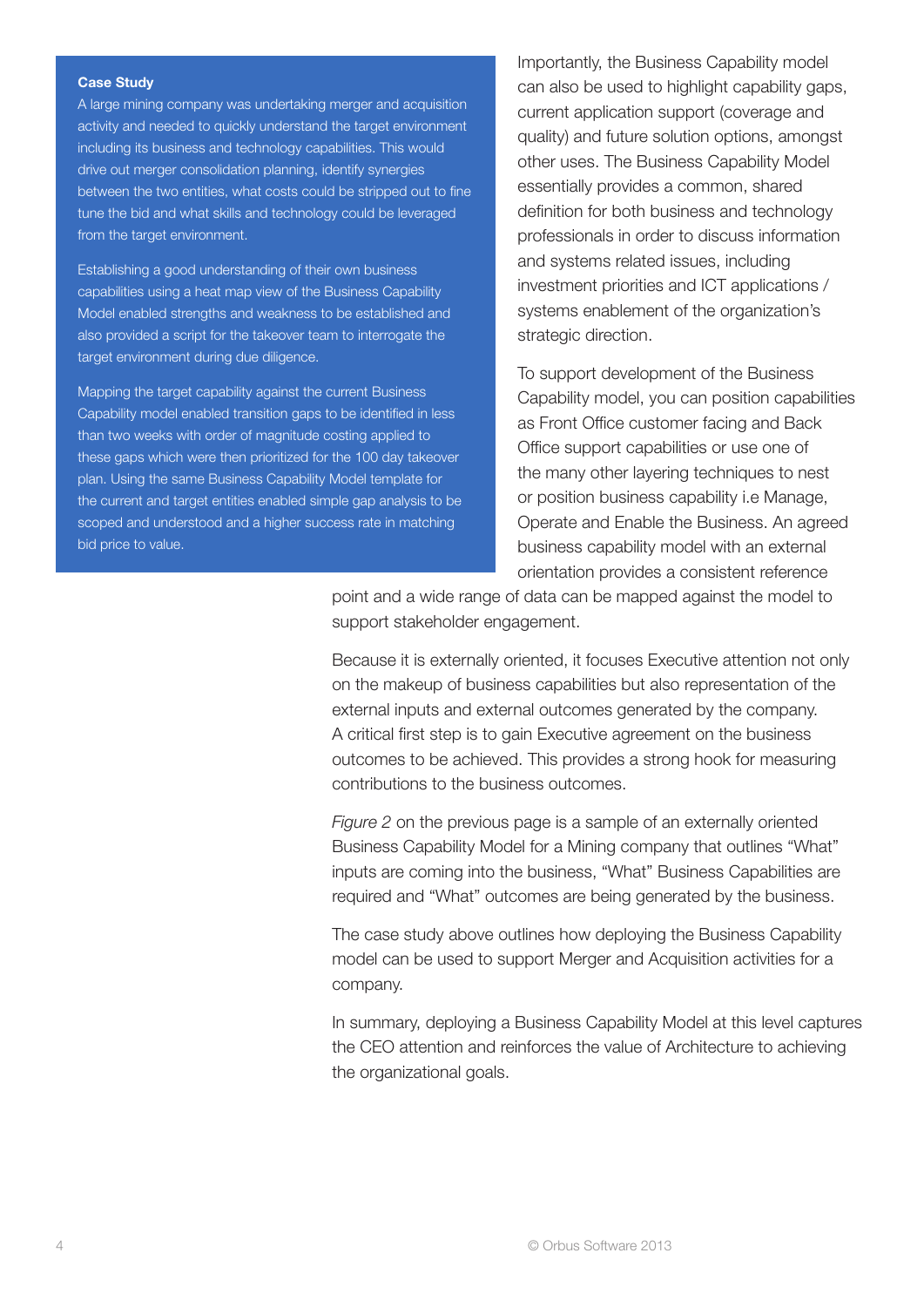

#### **BUSINESS CAPABILITY MODELLING:**

#### Figure 3: Strategic Inputs mapped to a Business Capability Model

### Using a Business Capability Model to confirm if strategic focus is aligned with current performance/maturity level?

The Capability Model can be utilized to identify strategic focus areas by mapping strategies, scorecards, and/or Executive priorities to the business capabilities. Current capability performance/maturity level can be assessed through industry benchmarking or by assessing pain points/ improvement opportunities.

By assessing each of these responses the different levels of investment and value is aligned to address specific problems.

In summary, simplifying your environment through applying logical filters to your data against the backdrop of your company strategy and existing business capability enables many questions to be raised on the scoping, validity and value of the investment choices to be made.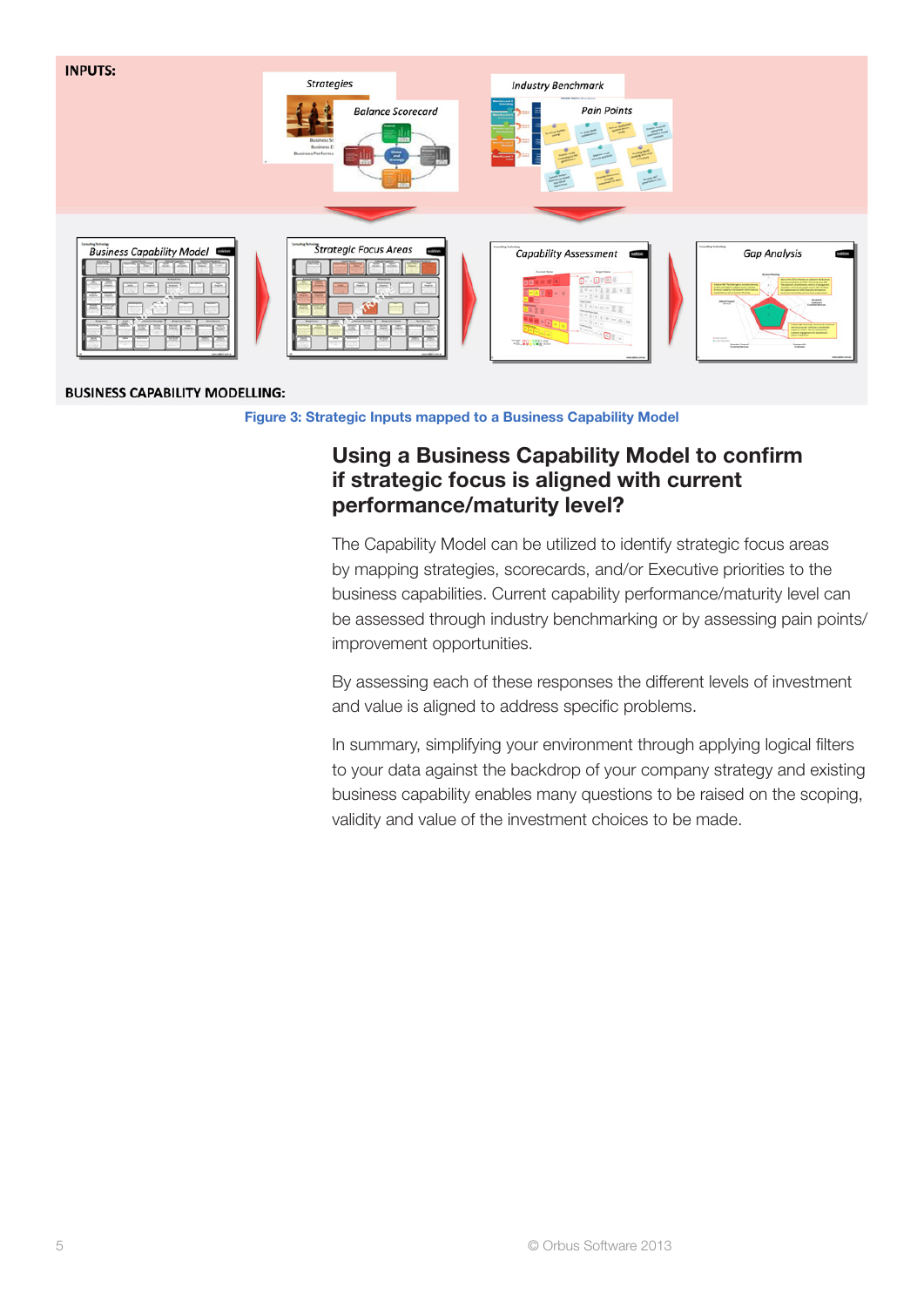

#### **BUSINESS CAPABILITY MODELLING:**

Figure 4: Program level inputs mapped to the Business Capability Model

# Using a Business Capability Model to confirm if we are investing in the right areas of the business?

Mapping planned program/projects and costs to capabilities will highlight where investment is taking place and confirm if the amount invested is appropriate. This can be overlayed on the capability "heat map" to understand the alignment between investment and strategic priority areas.

A clear line of site between investments made, business challenges and divisional contributions to the organizational strategy on a page is the best way of engaging and winning the hearts and minds of Executive teams. It also encourages and drives debate from a single reference point on the potential decisions and funding options available.